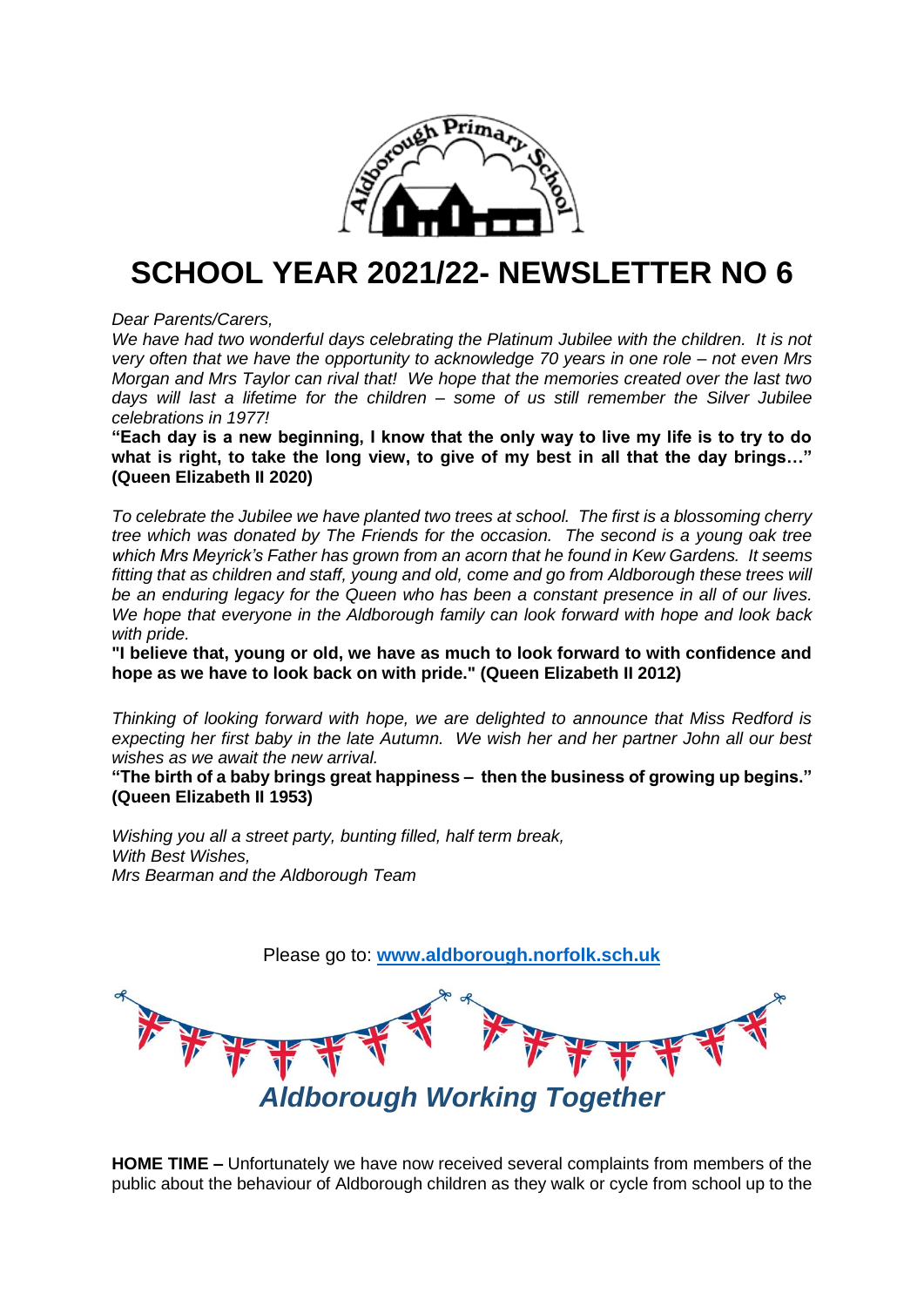village. Whilst it is a minority of children who are named in the complaints, the bad feeling these are causing in the community are tarnishing the reputation of the school and damaging the relationship that we have with our village. We have spoken to the children at length and on several occasions about their behaviour after school, however, these incidents are happening outside school hours when the children are the responsibility of their parents. It is particularly disappointing when 'Community' is a key value of our school and one that we have worked hard to promote following the pandemic. We would be most grateful if parents would speak to their children about respectful and responsible behaviour on their journey home from school.

**COVID –** It is lovely to be getting back to normal, however we still do have cases of Covid on a regular basis. The latest guidance says that children should have 3 days off school if they have symptoms of Covid or if they test positive for Covid. If children are then well enough they can return to school after the 3 days of absence without the need to test negative. Many thanks for your support.

**NORFOLK OWLS –** As part of our community project we were visited by Norfolk Owls last week. The children had a wonderful time learning key facts about owls before they all had the opportunity to hold and stroke the owls if they wanted to. It was a unique way for the children to be so close to such beautiful birds and gave us all a renewed sense of responsibility towards the wildlife in our environment. Thank you to Mrs Stanbury for organising the visit for us and to the Stepping Stones children who joined us on the day.

**INTERVENTIONS -** Interventions to support children's learning and emotional well-being happen in school on a regular basis. They are short-term sessions that focus on a variety of areas of learning to support children's progress. They might include one to one or group interventions to support reading, writing, well-being, spelling or maths (and many others). Our class teachers, TAs or our ELSA, deliver intervention sessions as part of the school day. Interventions might take place over a number of short sessions or just one session depending on the needs of the child and the observations of the class teacher. In some cases, we call on the support of outside agencies such as the Aylsham Cluster SEMH team or NCC education support services to work with individual children. In this instance, parents will always be asked for their consent before the outside agency interventions begin.

**AFTER SCHOOL CLUB** – We will not be taking any further bookings for Thursday July 21<sup>st</sup> at ASC.

**MULTIPLICATION TEST –** The children in Year 4 have been working hard to prepare for the national multiplication test which will take place in June. Knowledge of times tables and the related division facts are essential for success in the Year 5 curriculum and we hope that parents will continue to support their children in practising their times tables through the half term holiday…..and beyond!

**SWIMMING –** Year 5 will be swimming at AHS for the first three weeks of the Summer Term. Please make sure that the children have their full kit with them, including a swimming hat, every Monday.

**FOOTBALL CLUB –** Mr Hall Galley will be starting lunchtime Football club once again after half term: Monday - Years 1 & 2, Wednesday - Girls only, Friday - Years 3 – 6. The children will need to wear PE kit, hair tied back and their water bottle.

**SUNSHINE AND SANDALS!! –** As the weather gets better, the children should have sun hats in school with them for their playtimes and lunchtimes. As we move into the Summer term the children will also need sun cream on each day. Sun cream should be applied before school by parents and then the children should be taught how to apply sun cream themselves should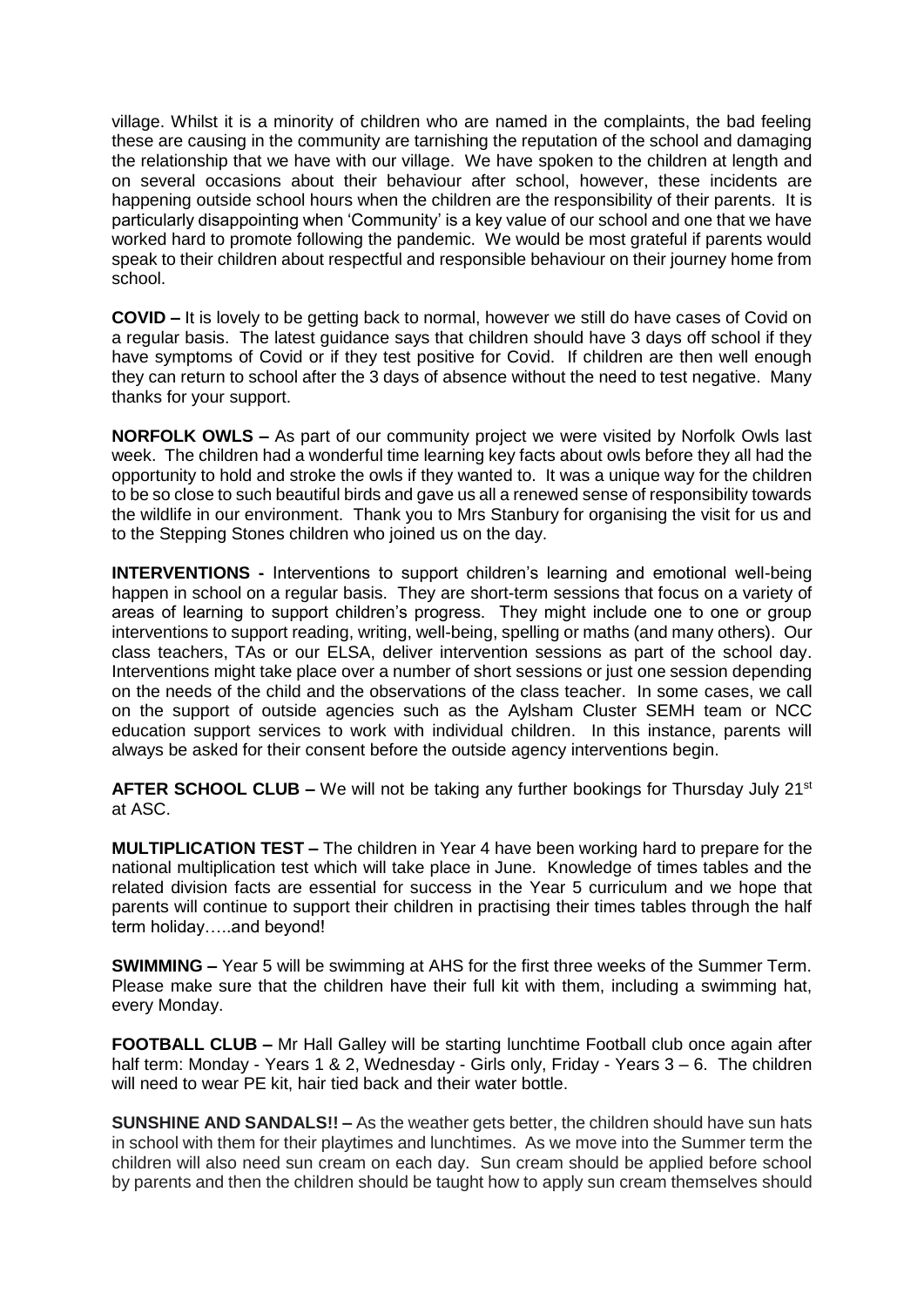they need a top up during the day. Please do not send sunglasses into school with the children. We cannot guarantee their safety and this causes distress to the children when accidents happen. A sun hat with a brim should do the job of keeping the sun out of the children's eyes. Please ensure that the children have full water bottles (water only please) to keep them hydrated. **If children wear open-toed sandals for school please ensure that they are also wearing socks to protect their toes during playtimes. Children are not allowed to wear flip flops to school.**

**HEALTHY SNACKS AND LUNCHES –** Please ensure that the snacks and packed lunches that the children bring to school are healthy. We work very hard as a school to support health and well-being and the contents of some lunch boxes make consistent messages difficult for the children to understand. Thank you for your continued support in this matter**. If your child has a school provided snack, payment for the next half term is now due.**

**SCHOOL ACCOUNTS –** Please settle any outstanding accounts before returning in June.

**THE FRIENDS -** Thank you to The Friends and all the parents/carers who are involved in the many activities that have been arranged to support the children at school. The fundraising is magnificent and so is the sense of community that we are enjoying once again. We really appreciate all of your efforts and support. We have Bolwick Hall on Sunday  $29<sup>th</sup>$  May, bacon rolls and coffee on June 10<sup>th</sup> and a gift shop with a twist towards the middle of June. The cake sales continue as planned -Get baking Class 2 – you are up next! The class dates are as follows:

June  $24^{\text{th}}$  – Class 2 July  $15^{th}$  – Class 1

**FOREST SCHOOL –** Please make sure that the children have appropriate clothing for their Forest School sessions. We have had some children without coats or wellies who are then very upset before their session. The days for after half term are as follows:

C1: Wednesday C2: Tuesday C3: Thursday

**CURRICULUM UPDATES –** Curriculum updates for each class will be available on the website from the first week of next half term.



## *Aldborough Information*



**MORNING PLAYGROUND DROP OFF – IF YOU ARRIVE AT SCHOOL BEFORE 8.50 OR BEFORE THE MEMBER OF STAFF ARRIVES, PLEASE DO NOT LEAVE YOUR CHILDREN UNATTENDED ON THE PLAYGROUND.**

**MENTAL HEALTH SUPPORT –** Aldborough Primary has 3 'Mental Health First Responders' on site to help members of our community should they have a need. If you think we can help you in anyway please do not hesitate to contact either via email: [office@aldborough.norfolk.sch.uk](mailto:office@aldborough.norfolk.sch.uk) or phone 01263 761264. Confidentiality is guaranteed.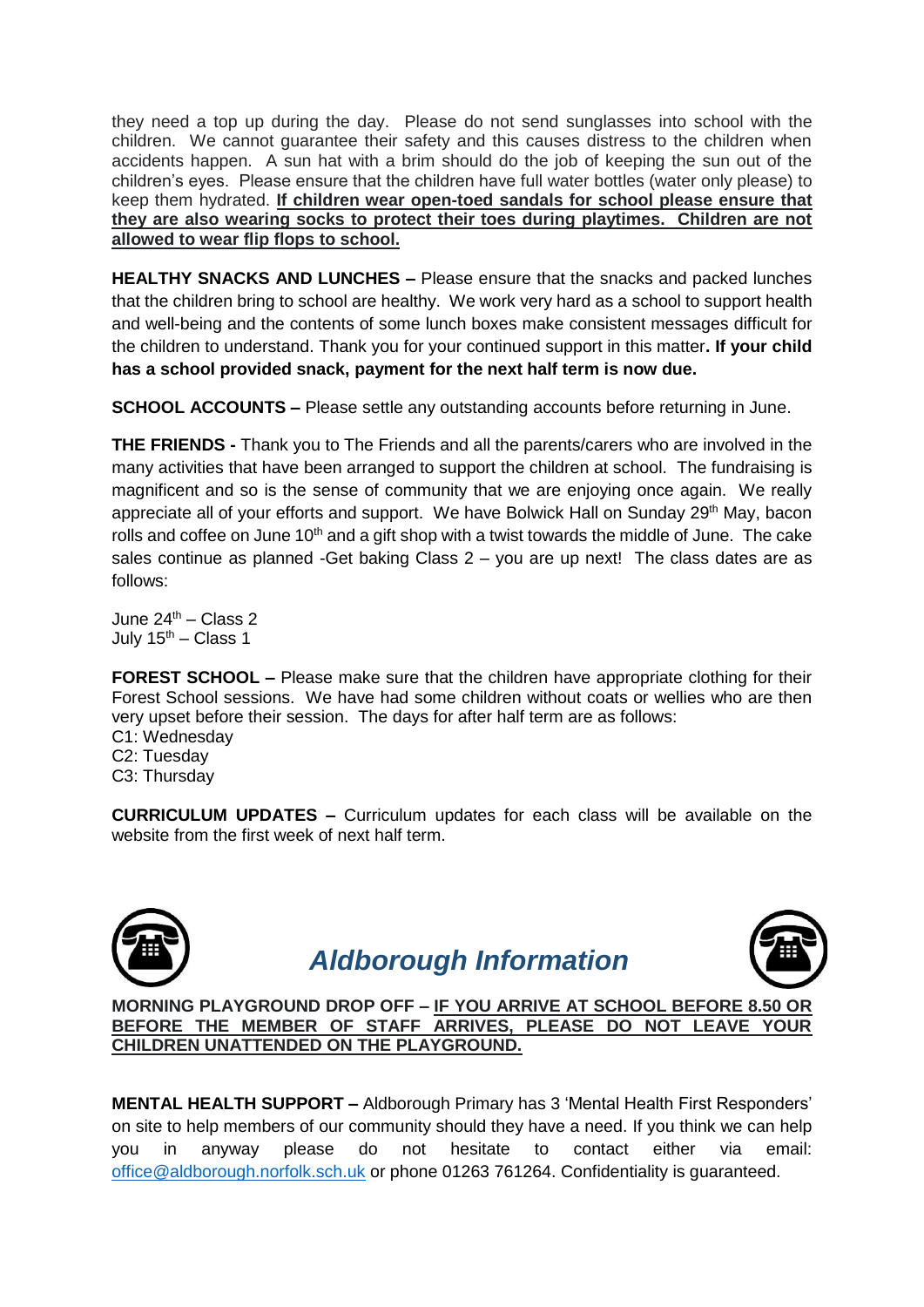**NURTURE AND WELL- BEING –** Nurture at Aldborough Primary School provides a short term intervention in a safe space in which children have the opportunity to enhance their education and learn alongside their peers. Children spend time in a small group engaging in learning activities outside the classroom environment, which compliments the school curriculum. During this time the children learn academically and socially, they develop and build confidence and resilience. Their self-esteem increases, they become responsive to others, they learn self-respect and take pride in behaving well and achieving. Should you need to discuss your child's needs in this respect, please contact the office who will be able to pass you on to our well-being champion.

**ALDBOROUGH AFTER SCHOOL CLUB –** Please email enquiries/bookings to [afterschoolclub@aldborough.norfolk.sch.uk](mailto:afterschoolclub@aldborough.norfolk.sch.uk) Further information and booking forms are available on the school website. There will be plenty of outdoor play and art activities available with ASC staff working hard to plan and provide activities. Tracy continues to provide tasty snacks. There is no After School club on a Friday.

**BREAKFAST CLUB –** Breakfast Club is available daily from 8am in the dining room. Prebooking is advised to be guarantee a place, however children can attend on the day without the need to pre-book. PLEASE BE AWARE THAT THE DOORS TO BREAKFAST CLUB WILL NOT OPEN UNTIL 8.00a.m

**FSM APPLICATIONS –** Have your family circumstances changed? If so your child/children may be eligible for Free School Meals. Money provided to the school can also be used to provide additional support for a child's learning or financial help with learning opportunities/resources. It is always worth making an application. Please go to: <https://www.norfolk.gov.uk/education-and-learning/schools/school-meals-and-milk>If you need help or have any queries, please contact Mrs Knight in the office who will be very happy to help you. All information will be treated confidentially.

**FOOD BANK-** If you aren't already aware, Aldborough Primary is able to issue Foodbank vouchers to families in need; please don't hesitate to contact us if you need some help. All support is provided confidentially.

| <b>DATES LIST 2021/22</b> |                                      |
|---------------------------|--------------------------------------|
|                           | <b>JUNE 2022</b>                     |
| Mon 6th                   | Children return to school            |
| Fri 10th                  | Friends bacon rolls and coffee       |
| Sat 11th                  | AHS Cluster Family Learning Day at   |
|                           | Aylsham High School                  |
| Thurs 16th                | Class 5 trip to Steam afternoon at   |
|                           | Greshams (5.00p.m return to school)  |
| <b>Thurs 23rd</b>         | Pentathlon, parents welcome 1.30 p m |
| Fri 24th                  | <b>Class 2 Cake Sale</b>             |
| Mon 27th                  | Class 1 trip to West Runton          |
| Tues 28th                 | Class 5 trip to Kentwell Hall        |
|                           | 1.30pm - 3.00 p.m Reception children |
|                           | 2022 to visit                        |
|                           | 6.00p.m $- 7.00$ p.m Reception 2022  |
|                           | Parent's meeting                     |